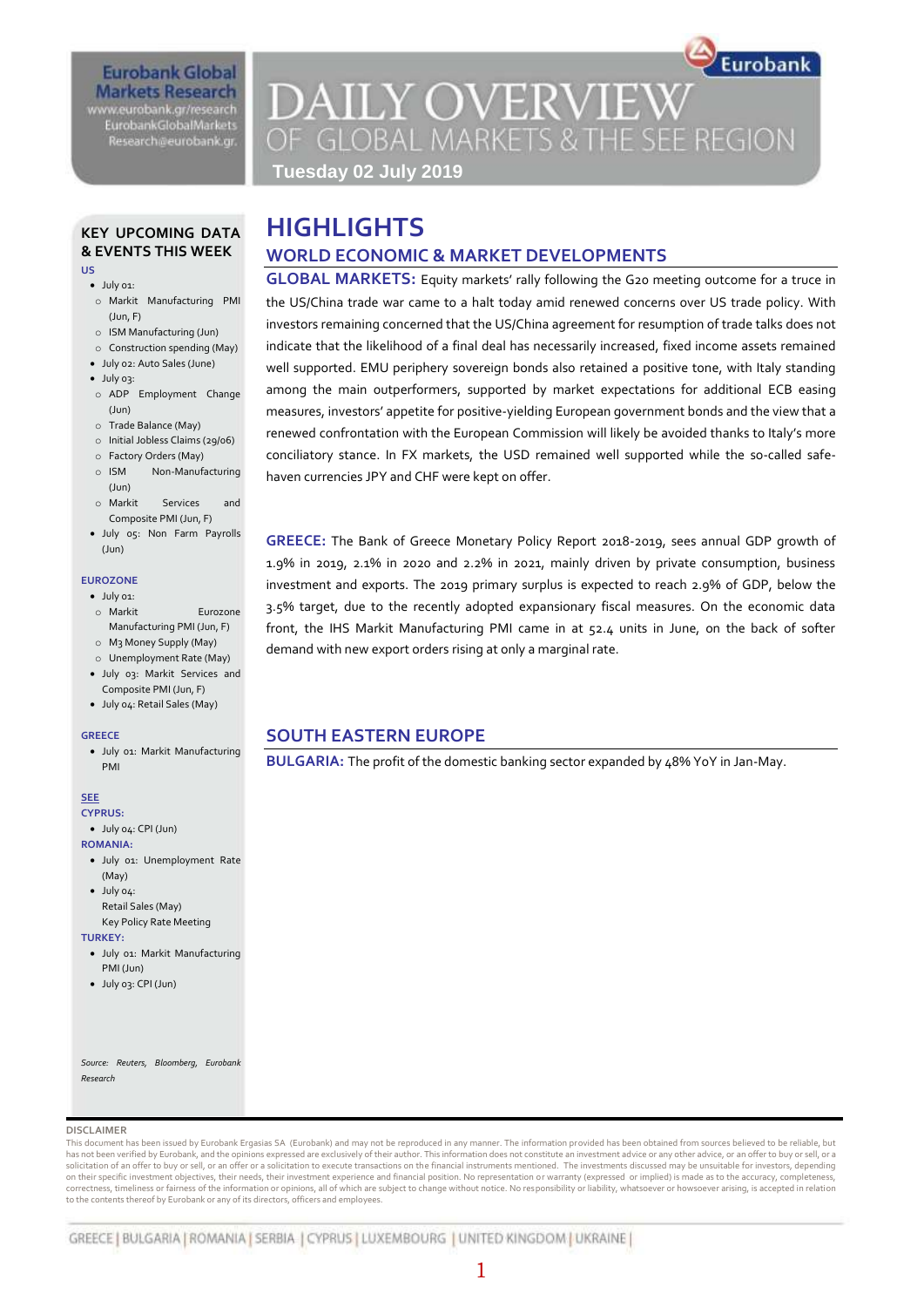## **Eurobank Global Markets Research**





<u>Tuesday o2 July 2019 </u>



**ATHENS GEN. INDEX**





*Source: Reuters, Bloomberg, Eurobank Research*

## **Latest world economic & market developments GLOBAL MARKETS**

Equity markets' rally following the G20 meeting outcome for a truce in the US/China trade war came to a halt today amid renewed concerns over US trade policy. US President Donald Trump said yesterday that US/China trade talks have essentially resumed and any deal would need to be somewhat tilted in favor of the US. Adding to the above, the US administration threatened to impose tit-for-tat tariffs on \$4bn worth of additional EU goods, in a long-run dispute over aircraft subsidies. Meanwhile, worries over the global growth outlook prevail. According to yesterday's US data releases, the ISM manufacturing index dropped in June for the third month in a row coming in at  $51.7$ , the lowest reading since October 2016, from May's 52.1, while construction spending unexpectedly fell by 0.8%MoM in May, the biggest drop since last November. Turning to the other side of the Atlantic, Markit's June final PMI for the Euro area was revised lower to 47.6 compared to the flash reading of 47.8 and below May's 47.7, marking the fifth consecutive month below the boom-or-bust level of 50.0. With investors remaining concerned that the US/China agreement for resumption of trade talks does not indicate that the likelihood of a final deal has necessarily increased, fixed income assets remained well supported. The 10-yr UST yield was 2bps lower on the day hovering around 2.0% at the time of writing, within distance from the recent 2- 1/2-year low of 1.97%, while the 10-yr Bund yield was trading around yesterday's fresh record low of -0.36%. EMU periphery sovereign bonds also retained a positive tone with Italy standing among the main outperformers supported by market expectations for additional ECB easing measures, investors' appetite for positiveyielding European government bonds and the view that a renewed confrontation with the European Commission will likely be avoided. In FX markets, the USD remained well supported while the so-called safe-haven currencies JPY and CHF were kept on offer.

#### **GREECE**

The Bank of Greece Monetary Policy Report 2018-2019, sees annual GDP growth of 1.9% in 2019, 2.1% in 2020 and 2.2% in 2021, mainly driven by private consumption, business investment and exports. The 2019 primary surplus is expected to reach 2.9% of GDP, below the 3.5% target, due to the recently adopted expansionary fiscal measures. The report cautions that in order to accelerate recovery, address external and internal risks and consolidate investors' confidence it is essential that reforms be continued, fiscal stability be safeguarded and a more growth-friendly fiscal policy mix be adopted. With regard to the financial sector in particular, the report highlights that the liquidity situation continued to improve in 2018 leading to the elimination of ELA funding, while deposits continued to rise and access to the interbank market ameliorated. The improved liquidity coupled with the gradual reduction of the NPLs stock, which nevertheless remain at high levels, allowed for an increase of bank credit to non-financial institutions. Greece's sovereign rating has been upgraded but remains below investment grade making government bond yields more vulnerable to jitters in the international financial markets. On the economic data front, the IHS Markit Manufacturing PMI came in at 52.4 units in June, the lowest level since November 2017 but still higher than the 50 units' threshold that demarcates expansion from contraction. According to the accompanying report, the headline reading indicates a moderate improvement in the health of the manufacturing sector in Greece on the back of softer demand with new export orders rising at only a marginal rate. Output expanded at a solid rate while job creation recorded the slowest pace since December 2017 albeit remaining strong in the context of the series history.

ppetropoulou[@eurobank.gr](mailto:ppetropoulou@eurobank.gr)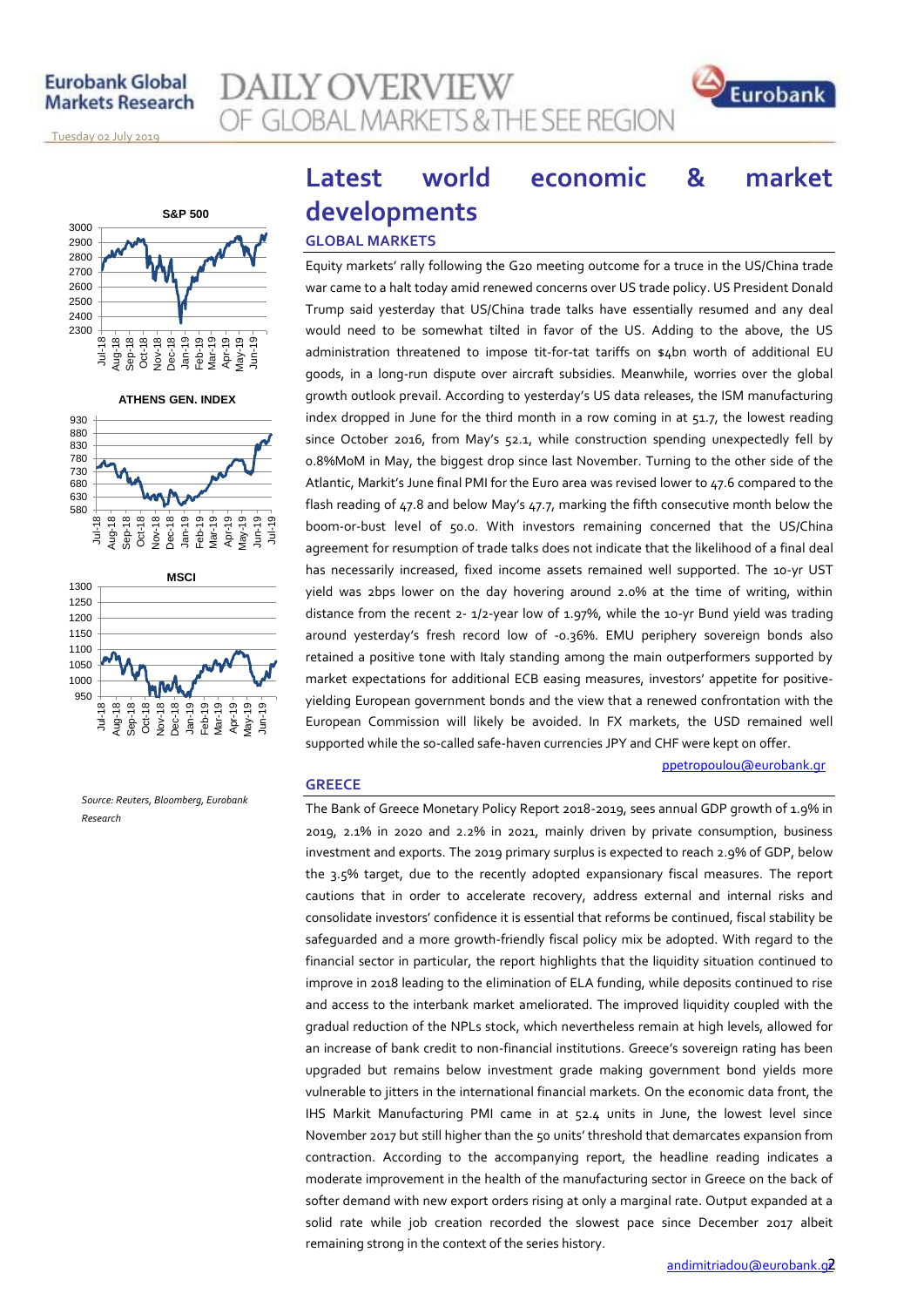<u>Tuesday o2 July 2019 </u>

| BULGARIA: Indicators 2017 2018 | 2019F |     |      |
|--------------------------------|-------|-----|------|
| Real GDP growth %              | 3.8   | 3.1 | 3.5  |
| CPI (pa, yoy %)                | 12    | 26  | 28   |
| Fiscal Balance/GDP*            | 0.8   | O 1 | -0.5 |
| Current Account/GDP            | 31    |     | 10   |

\* on a cash basis Source: Reuters, Bloomberg, Eurobank Research, **National Authorities** 

| <b>CYPRUS: Indicators</b> | 2017 | - 2018 | 2019F |
|---------------------------|------|--------|-------|
| Real GDP growth %         | 45   | 3.9    | 3.3   |
| HICP (pa, yoy %)          | 0.7  | OЯ     | 10    |
| Fiscal Balance/GDP*       | 1.8  | 29     | 30    |
| Current Account/GDP       | -8.4 | -7.0   | -7.5  |
| * ESA 2010                |      |        |       |

Source: Reuters, Bloomberg, Eurobank Research, **National Authorities** 

| <b>SERBIA: Indicators</b>                      | 2017   | 2018 | 2019F  |  |
|------------------------------------------------|--------|------|--------|--|
| Real GDP arowth %                              | 2.0    | 43   | 3.5    |  |
| CPI (pa, yoy %)                                | 32     | 20   | 26     |  |
| <b>Fiscal Balance/GDP</b>                      | 11     | 06   | $-0.5$ |  |
| Current Account/GDP                            | $-5.2$ | -5.2 | -5.3   |  |
| Source: Reuters, Bloomberg, Eurobank Research, |        |      |        |  |
| <b>National Authorities</b>                    |        |      |        |  |



| <b>Credit Ratings</b> |                 |                      |            |  |
|-----------------------|-----------------|----------------------|------------|--|
| L-T ccy               | Moody's         | S&P                  | Fitch      |  |
| <b>SERBIA</b>         | Ba3             | <b>R<sub>R</sub></b> | <b>BB</b>  |  |
| <b>ROMANIA</b>        | Baa3            | BBB-                 | BBB-       |  |
| <b>BULGARIA</b>       | Baa2            | RRR-                 | <b>BBB</b> |  |
| <b>CYPRUS</b>         | Ba <sub>2</sub> | BBB-                 | $BB+$      |  |

## **Latest economic & market developments in the CESEE region**

**BULGARIA**

**AILY OVERVIEW** 

OF GLOBAL MARKETS & THE SEE REGION

On the markets front, the blue chip SOFIX index followed global trends and rose 1.5% to 587.81 points during the past week amid a volume just shy of €1mn. The external government yields remained largely unchanged, while local yields on the short end of the curve exhibited drops between 4-7 bps. According to the latest data released by the Central Bank (BNB) the profit of the banking sector expanded by 48% YoY in Jan-May, reaching BGN 762.3mn, up from 14.5% YoY in Jan-April. The expansion was underpinned by lower impairment costs (-29.3% YoY in Jan-May) and positive base effects (stemming from dividend income) from last year. The gross loan portfolio of the banking sector (excluding lending to central banks and credit institutions) grew by 0.5% MoM to BGN 62.6bn while the deposits advanced by 0.1% MoM to BGN 91.7bn. The comfortable liquidity position of the banking sector is also evident in the liquidity coverage ratio. The liquidity coverage ratio stood at 262.9% in May slightly down from 265.9% in April.

Among the top priority issues in the banking sector this year is going to be the ECB comprehensive assessment. In mid-November 2018, the ECB announced that it will conduct a comprehensive assessment of six Bulgarian banks in 2019. The exercise comprises of an asset quality review and a stress test for UniCredit Bulbank AD, DSK Bank EAD, United Bulgarian Bank AD, First Investment Bank AD, Central Cooperative Bank AD, and Investbank AD. The exercise aggregate and bank-by-bank results are still pending although they were initially expected to be published in July 2019. The exercise follows the Bulgaria's official request to establish close co-operation with the ECB on July 2018 as part of its endorsed strategy to simultaneously join the ERM2 mechanism and the Banking Union.

Finally, the economic confidence (ESI) index was trending lower in Q2-2019 compared to Q1-2019 and Q4-2018. The ESI index came at 102.6 in June down by 0.5 points compared to 103.1 in May and close to the twelve-month low at 102.2. The deterioration of expectations was more pronounced in industry (by 2.1 points) while all other sectors (services, consumer, retail trade and construction) improved on a monthly basis.

#### [igkionis@eurobank.gr](mailto:igkionis@eurobank.gr)

Eurobank

*\*We would like to thank Ruslan Raychev from Eurobank Bulgaria for his valuable contribution in today's issue.*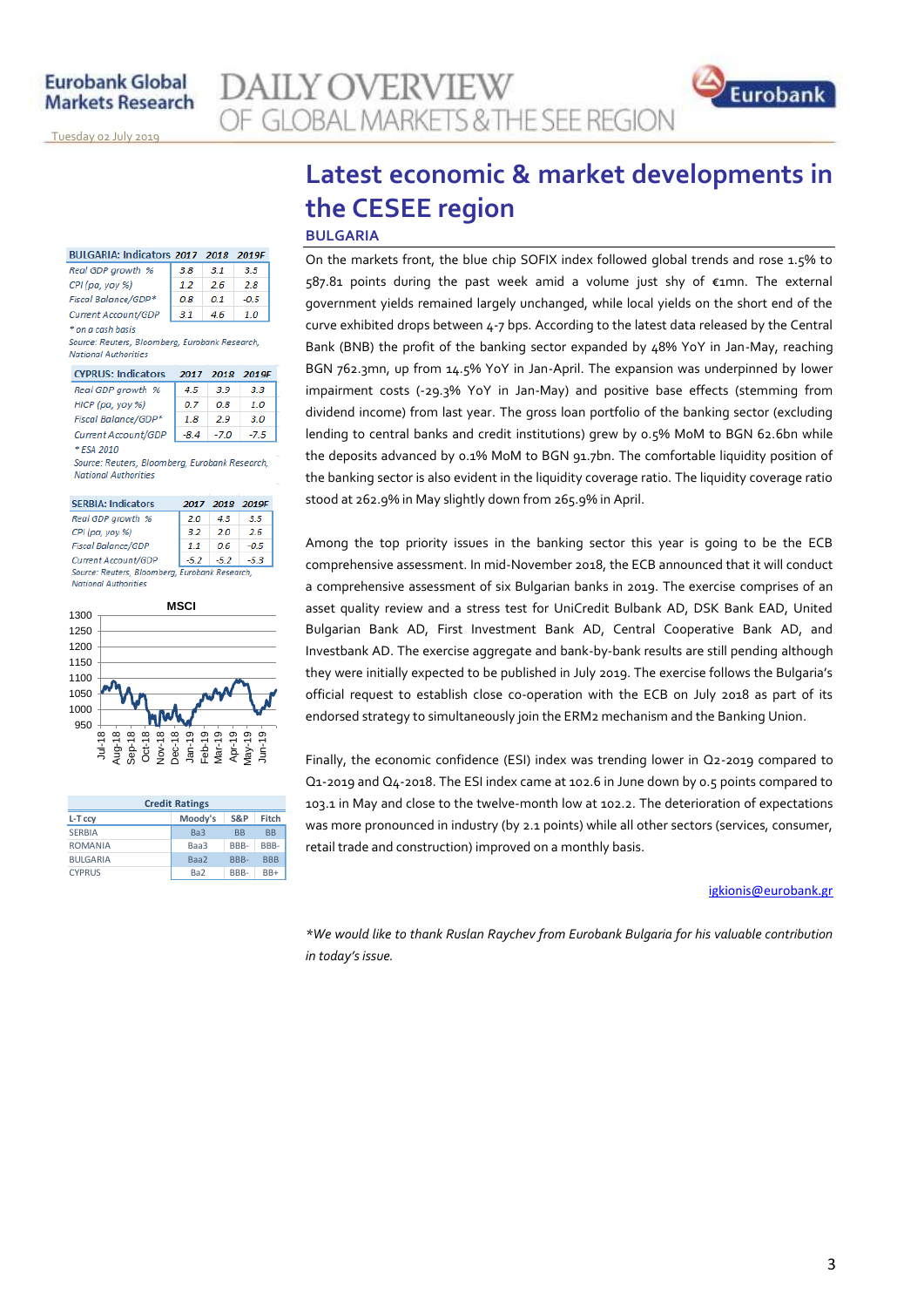## **Eurobank Global Markets Research**

**DAILY OVERVIEW** OF GLOBAL MARKETS & THE SEE REGION



<u>Tuesday o2 July 2019 </u>



*Source: Reuters, Bloomberg, Eurobank Economic Analysis and Financial Markets Research Data updated as of 11:30 EEST*